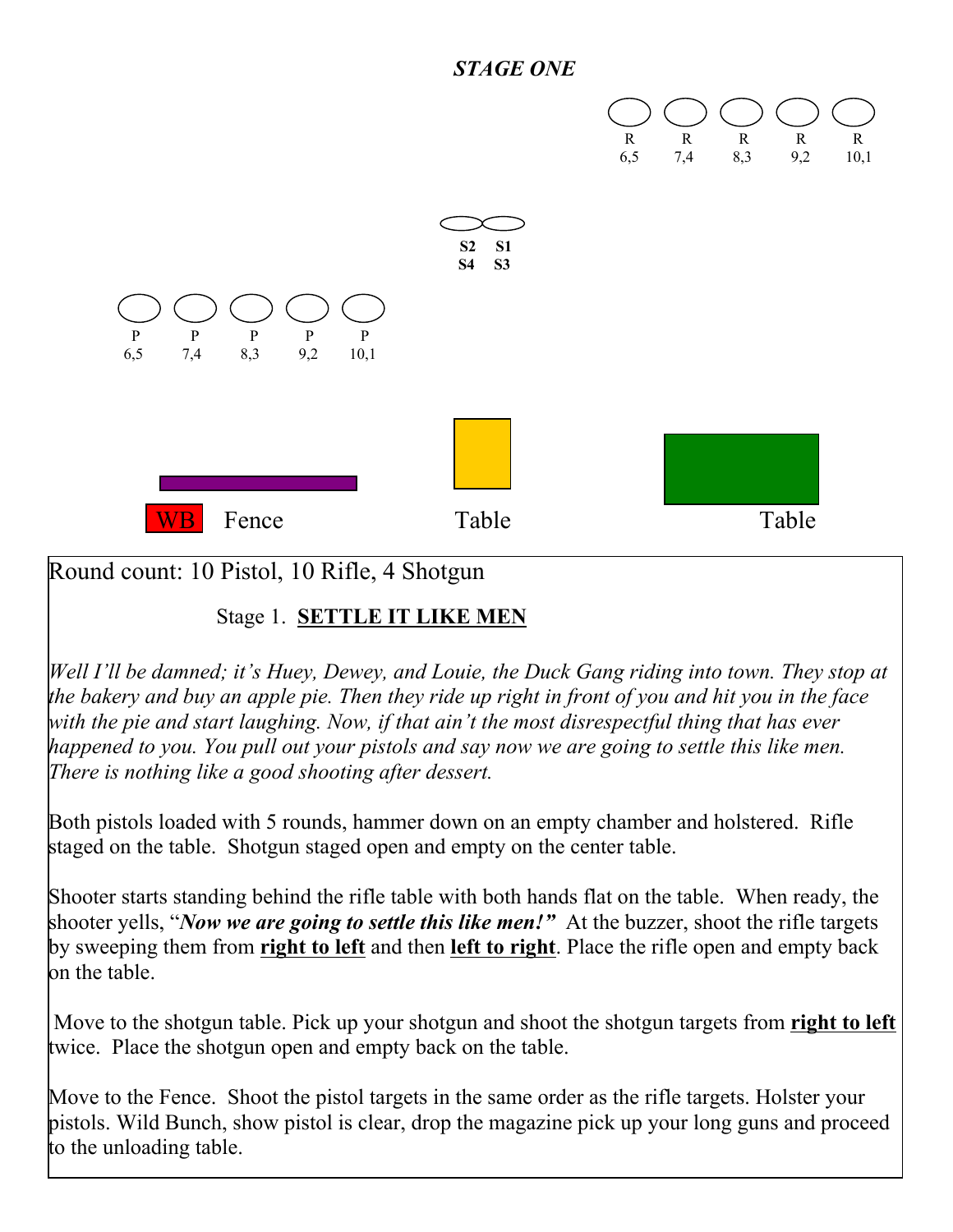



## Round count: 10 Pistol, 10 Rifle, 4 Shotgun

#### Stage 2. **THE TOWN IS TOO QUIET**

*You have just walked out of the saloon and you notice that it is so quiet that you could hear an empty shell casing hit the ground. There is definitely something wrong. About that time a bullet whizzes past your head. Now who in hell is shooting at you. As it happens the bank across the street is being robbed and you have interrupted the gang's getaway. What can you do but shoot them all and let God sort them out.*

Both pistols loaded with 5 rounds, hammer down on an empty chamber and holstered. Rifle staged on the table. Shotgun staged open and empty on the center table.

Shooter starts standing behind the rifle table with both hands in full surrender position. When ready, the shooter yells, "*It is too damn quiet here!"* At the buzzer, shoot the rifle targets by double tapping the outside left target, then single tap inside left target, then quadruple tap the center target, then single tap the inside right target, and finish by double tapping the outside right target. Then Place the rifle open and empty back on the table.

 Move to the shotgun table. Pick up your shotgun and shoot the shotgun targets from **right to left** twice. Place the shotgun open and empty back on the table.

Move to the Fence. Shoot the pistol targets in the same order as the rifle targets. Holster your pistols. Wild Bunch, show pistol is clear, drop the magazine pick up your long guns and proceed to the unloading table.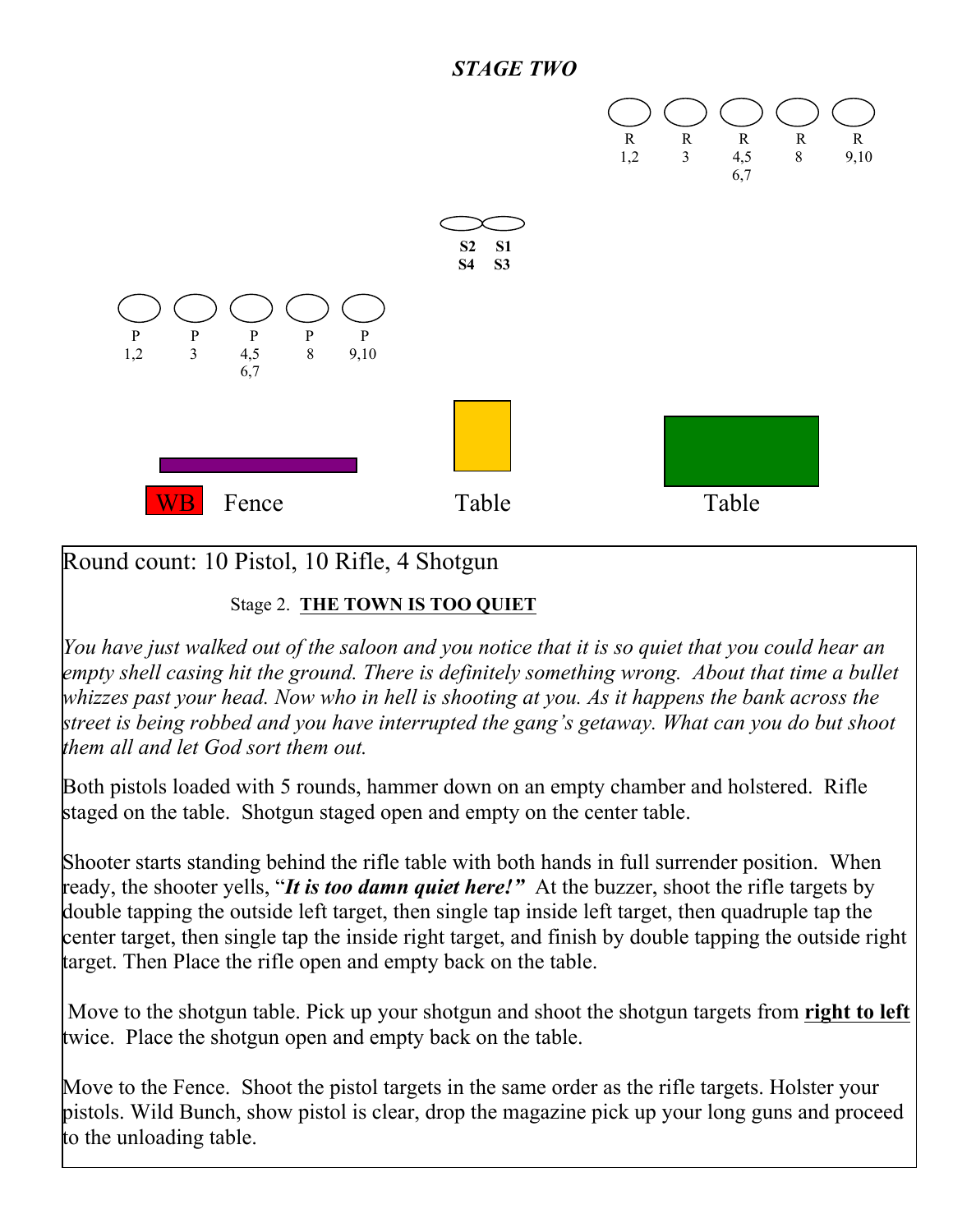#### *STAGE THREE*



Round count: 10 Pistol, 10 Rifle, 4 Shotgun

## Stage 3. **ENOUGH IS ENOUGH!**

*You have just finished shooting the bank robbers and thought you had gotten rid of all the outlaws. Now the town's folk are all riled up because of all the shooting. You just risked your life to stop a bank robbery and they are yelling at you. Enough is enough, then you just start shooting!*

Both pistols loaded with 5 rounds, hammer down on an empty chamber and holstered. Rifle staged on the table. Shotgun staged open and empty on the center table.

Shooter starts standing behind the table with the rifle held at cowboy port arms. When ready, the shooter yells, "*Enough is enough!"* At the buzzer, shoot the four rifle targets by double tapping the outside left target. Then double tap the inside left target. Then double tap the inside right target. Then single tap the outside left target. Then you single tap the inside left target. Then you single tap the inside right target. You finish by single tapping the outside right target. Place the rifle open and empty back on the table

 Move to the shotgun table. Pick up your scattergun and loading from your person, shoot the targets from **right** to **left** in two sweeps. Return the shotgun to the table, open and empty.

Move to the fence. Shoot the pistol targets in the same sequence as the rifle targets. WB category drop the magazine and show your pistol clear to the RO. Pick up your long guns and proceed to the unloading table.